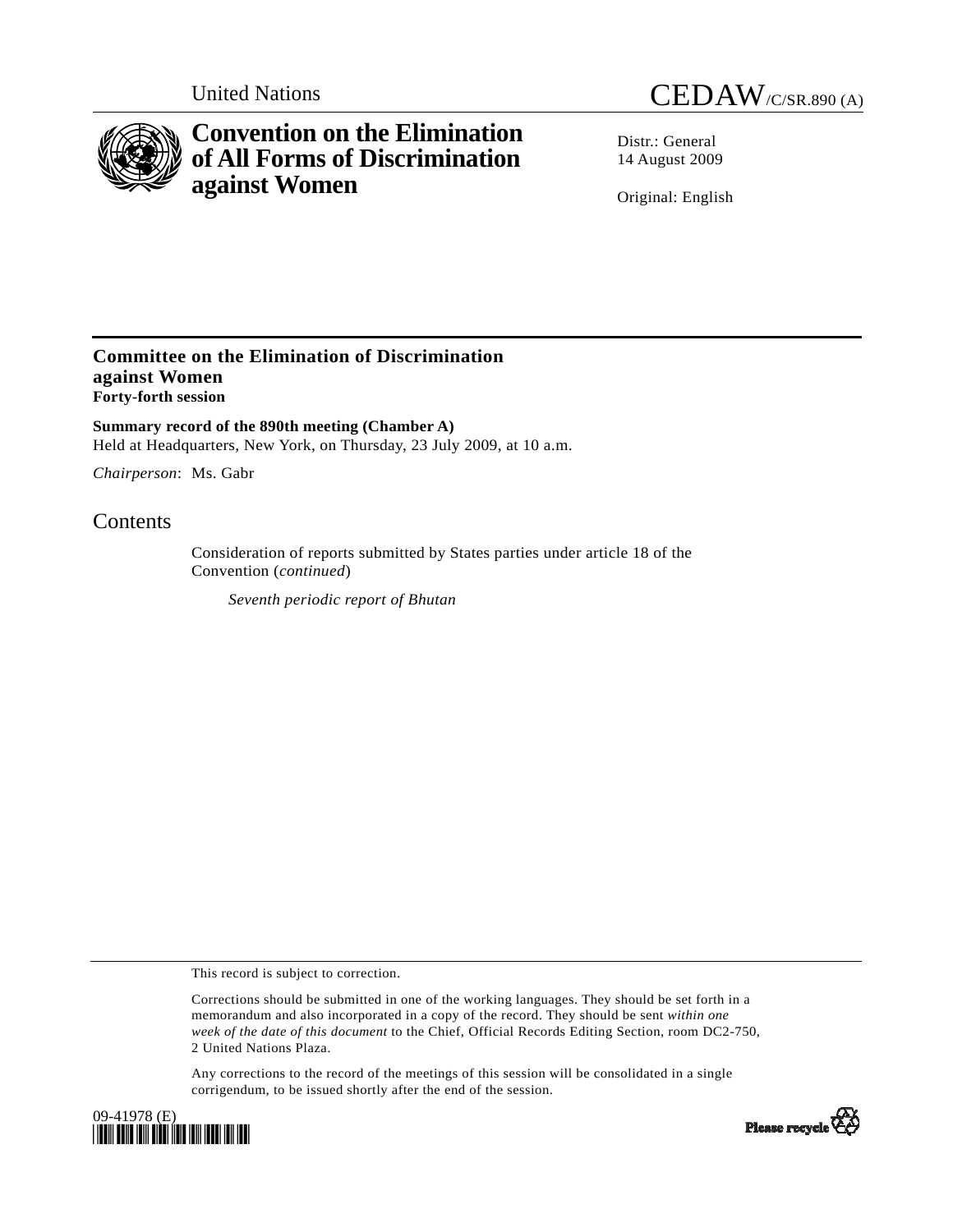*The meeting was called to order at 10 a.m.* 

**Consideration of reports submitted by States parties under article 18 of the Convention** (*continued*)

> *Seventh periodic report of Bhutan*  (CEDAW/C/BTN/7, CEDAW/C/BTN/Q/7, CEDAW/C/BTN/Q/7/Add.1)

#### 1. *At the invitation of the Chairperson, the members of the delegation of Bhutan took places at the Committee table.*

2. **Mr. Tshering** (Bhutan) said that Bhutan was the newest democracy in the world and its first elected Parliament had adopted its first written Constitution in 2008. Articles 7 and 9 of the Constitution addressed women's rights and further reinforced existing legislation protecting women. The Penal Code adopted in 2004 and other legislation had enabled the harmonization of domestic laws with most provisions of the Convention. The Child Care and Protection Bill, the Adoption Bill and the Domestic Violence Bill under consideration were expected to further strengthen legislation for promoting and protecting the rights of women. The Civil Society Organizations Act was adopted in 2007 to promote broader participation of civil society.

3. Bhutan's Tenth Five-Year Plan devoted a full chapter to "Women in Development", allocated BTN 64 million to the issue, identified gender as a cross-cutting development theme for the first time and implemented gender mainstreaming and the generation of gender-disaggregated data for use in policy formulation. The work of the Gross National Happiness Commission, formerly the National Planning Commission, and the National Commission for Women and Children (NCWC) was supported by a gender focal points network in all sectors of activity. A National Plan of Action for Gender had been developed for the first time and served as a reference document for all sectors in the gender mainstreaming process.

4. The Government was fully committed to improving the status of women and ensuring that departures from Bhutan's culture of gender equality did not become accepted norms. It had made special efforts to increase female enrolment in secondary and vocational schools and to decrease early school dropout rates among women. Women were increasingly participating in all fields of activity, including politics and the political process, as demonstrated in the past

elections, which culminated in women accounting for 13.88 per cent of Parliament representatives and over half of the voter turnout, indicating a readiness among women to play a greater role in government and politics in general.

5. The National Commission for Women and Children (NCWC), established in 2004 and operating with full autonomy, was the agency responsible for the well-being of Bhutan's women and children. The Commission investigated violations of rights of women and children and coordinated and monitored the implementation of the Convention on the Rights of the Child, the Convention on the Elimination of All Forms of Discrimination against Women and Bhutan's compliance with regional and international human rights obligations.

6. Following the smooth transition to a democratic constitutional monarchy in 2008, Bhutan's elected Government had worked to lay the foundations for a sustainable, vibrant democracy that was firmly rooted, irreversible, irreproachable and truly benefited all citizens, empowering them to reach their full potential.

#### *Articles 1 to 6*

7. **Ms. Arocha Dominguez** said that she would welcome an estimate of the number of complaints of violations of the rights of women and children submitted and a description of what actions had been taken. Noting that the NCWC had been created by the Government, she wondered to what extent it was autonomous. Given its diverse makeup, she would welcome more details on its operation, human resources and system of accountability. She would also like to know more about the "Women in Development" chapter of the Tenth Five-Year Plan and whether, given the fact that Bhutan was sparsely populated with many remote regions, the nation-wide gender focal points network was available throughout the country.

8. **Mr. Flinterman** asked whether the new Constitution provided for the primacy of international conventions for the protection of the rights of women over conflicting domestic laws, noting that this concern had also been voiced by the Committee in 2004. He wished to know how primacy was determined and whether a judge might apply the provisions of the Convention. With regard to article 7, section 15, of the new Constitution, which dealt more particularly with women's rights and human rights, he asked whether the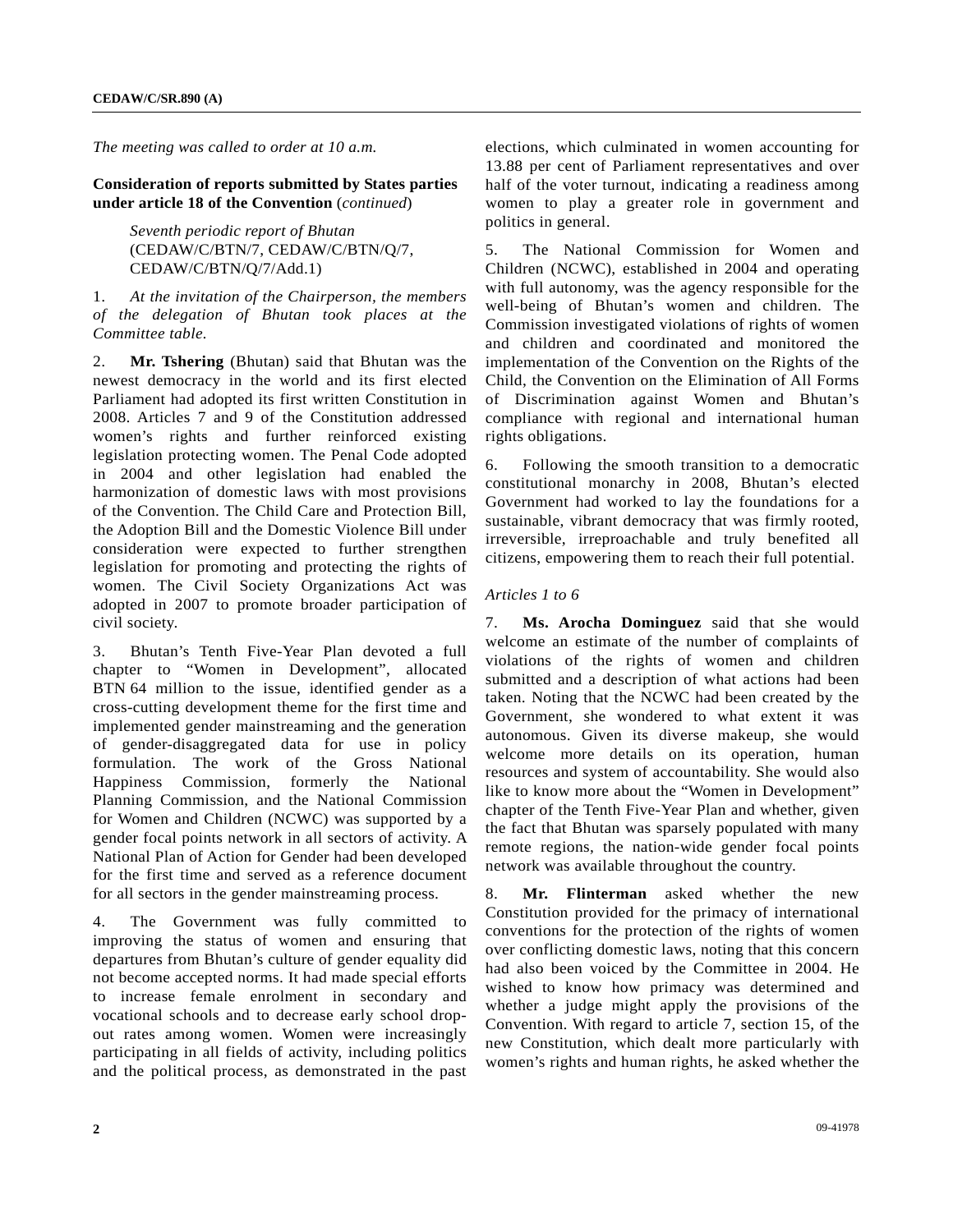guarantee of equality before the law extended to the equality of women and men before the law and whether that equality was both formal and substantive. He inquired whether the list of non-discrimination conditions was exhaustive. He wished to know if the Government intended to elaborate articles 7 to 9 of the Constitution to serve as general equality law and whether the Constitution would include a definition of discrimination against women. In its report, Bhutan had stated that there were no obstacles to the ratification of the Optional Protocol. Therefore, the anniversary of the Convention in 2009 could serve as the perfect occasion to do so. He expressed his surprise at the absence of alternative reports from non-governmental organizations (NGOs) and asked to what extent NGOs and human rights organizations were involved by the Government in the preparation of the report and how they would be involved in the implementation of the Convention.

9. **Ms. Hayashi** said that Bhutan was undergoing a rapid transition, which inevitably affected the status of women. Noting that the Parliament had approved a Constitution which sought to eliminate discrimination against women, she wondered if gender equality was welcomed and whether society at large was fully informed on the subject. With respect to the NCWC, she asked whether there were priorities set in reaching those in need of assistance. Observing that the Commission played a dual role as the national machinery for developing and implementing gender equality policy and as the provider of gender-related services, she asked if there were future plans for a separate agency to offer gender-related services. Lastly, she had observed that women and children were frequently linked in the report and cautioned that such linkages stemmed from gender stereotypes. If Bhutanese culture valued women only as mothers or mothers-to-be, that could be oppressive to women without children, whether by choice or otherwise. The protections should cover women regardless of marital status or whether they have children and should not be formalistic but substantive.

10. **Mr. Flinterman** said that under article 4 of the Convention, States parties were obliged to adopt temporary special measures, which were to be repealed once the objective of equality between men and women in a particular field was achieved. While Bhutan had considered the use of temporary special measures, it was in fact obligated to implement them. Other special

measures were available beside quota systems. He wished to know what action the Government was considering to improve the understanding of temporary special measures among decision-makers, NGOs, women's organizations and the general public.

11. **Ms. Ara Begum** wished to know the advantages of the Gross National Happiness theory in resolving the problem of stereotypes of women, eliminating gender-based violence and promoting gender equality. She asked about the extent to which stereotypes of male superiority were ingrained. She inquired whether an educational curriculum was being introduced in the schools to teach children to be gender-sensitive from an early age. She asked what Government measures had been taken with respect to child labour, domestic violence and sexual harassment at work and in boarding schools. Assault and battery were addressed, but not in the context of domestic violence, and wondered if the Government had a plan and timeline to do so. With respect to dispute resolution, she wished to know if women in rural mountainous regions had access to justice in cases of domestic violence.

12. **Ms. Pimentel** asked whether prior recommendations made by the Committee with regard to both physical and sexual violence against women had led to new policies and if so, what their effect had been.

13. **Ms. Popescu** observed that a patriarchal mentality, whereby women were limited to roles within the family, and a culture of silence with regard to domestic violence which protected its perpetrators, were prevalent. She asked whether the National Plan of Action for Gender 2008-2013 contained specific objectives and targets for introducing policies to eliminate gender stereotypes and if efforts were being made to raise awareness among both men and women about the sharing of responsibility in the home. She wished to know whether the Government encouraged the promotion of a positive image of women in the media and whether the Government cooperated with NGOs to increase awareness among men and women with regard to women's rights, human rights issues and gender equality.

14. **Ms. Chutikul** said that although both the Bhutan Broadcasting Service (BBS) and Kuzoo FM were headed by women and worked closely with the NCWC, at the same time, there were many examples of how the media could stress stereotypes and demonstrate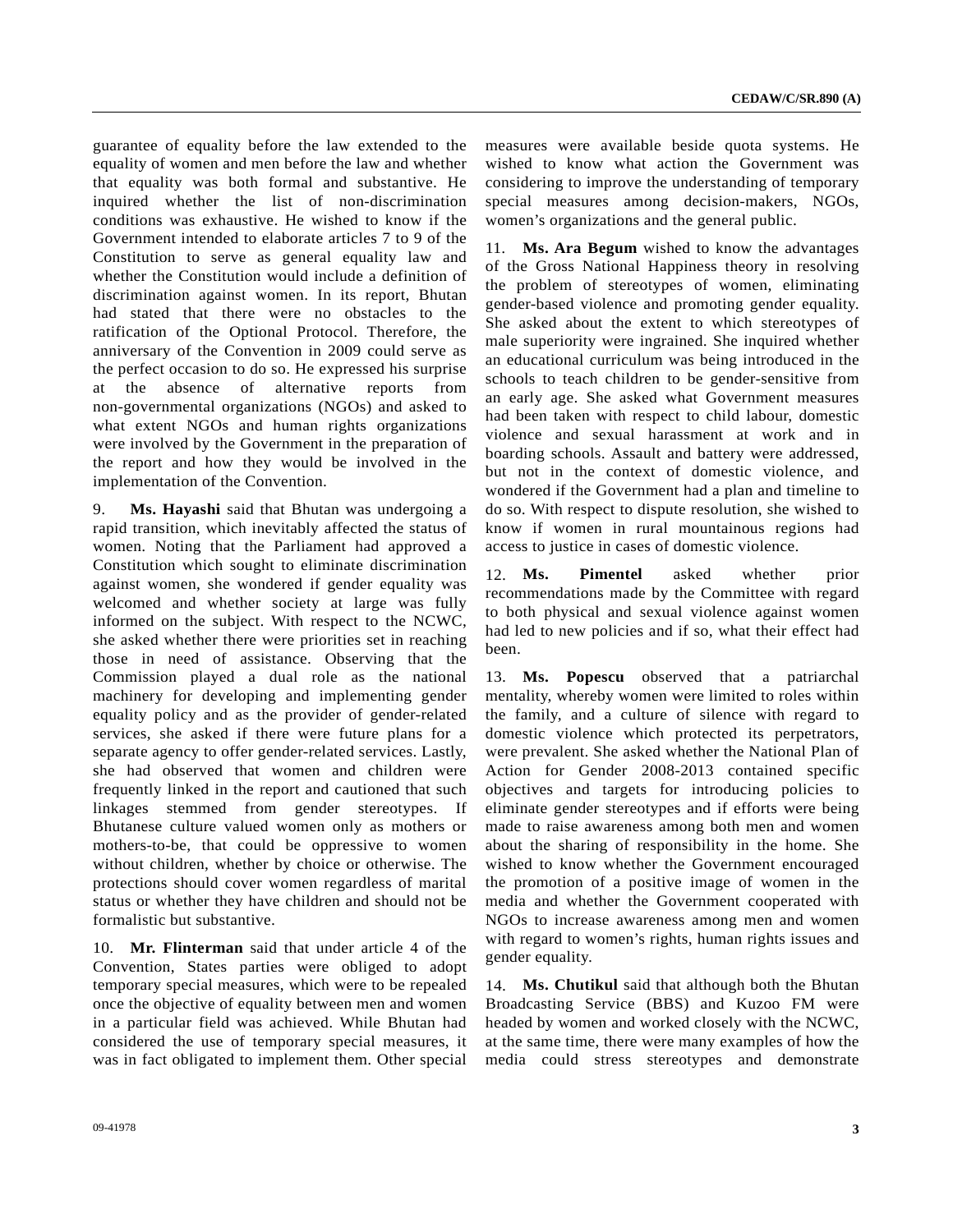discriminatory practices. She asked whether the Government provided guidance for the elimination of stereotypes in the media and whether media outlets were private or government-owned.

15. She asked whether in Bhutanese culture, the role of the father in raising children was discussed in the family and whether there was such a thing as parenting education. She wished to know if gender equality was present in the child-rearing process and the socialization of children and what the role of NCWC was in that area.

16. Although the concept of trafficking had been recognized in the Constitution and in Bhutan's laws, it did not conform to international usage as it appeared in the Palermo Protocols or even as used by the South Asian Association for Regional Cooperation (SAARC). She wished to know if there was any intention to revise the definition of trafficking to be more clear and inclusive. Very little information was provided regarding prostitution and trafficking of minors. Annex 4 of the report contained the 16 Point and Gedu Recommendations on women and child-friendly police and judicial procedures. She inquired whether the NCWC had initiated studies in line with the thirteenth recommendation and, if so, what the results showed. The Royal Bhutan Police (RBP) had added the Women and Child Protection Unit (WCPU), and she would welcome more information about its work, the number of women on the police force and training for its staff on identifying trafficking victims and handling different types of abuses. She also wished to know whether the Unit had sufficient financial resources and other support systems to offer legal assistance and witness protection. Finally, she asked what action had been taken in conjunction with the country of origin in cases of cross-border trafficking.

17. **Mr. Tshering** (Bhutan) said that while reconciling existing laws, the Constitution and the many new laws recently passed was a challenge, that had not prevented Bhutan from addressing new regulations, especially those required by the Constitution. Bhutan had given very high legal status to any international legal convention to which it was a party. In the context of unprecedented economic growth, changes in lifestyles and economic needs, and greater economic opportunities, the emergence of new stereotypes was possible, not merely the perpetuation of old ones. His Government had looked at approaches

taken by other countries and international conventions for guidance.

18. **Mr. Wangchuk** (Bhutan) said there had been a complete shift since 2004 in how the NCWC operated. Formerly attached to the Ministry of Health, the NCWC had been autonomous since 2008. It was included in the Tenth Five-Year Plan, received a separate budget allocation and had discretion in the use of budgetary resources. The NCWC was able to provide most of the oversight and enforcement and had been further strengthened by the creation of specialized units, raising its ability to respond to the needs of women and children in Bhutan in the future.

19. The membership comprised representatives of many different sectors to ensure that everyone could partake in setting policy for women and children. The NCWC did not yet have the capacity for local chapters; however, twenty-four legal officers were being trained and would serve as the Commission's representatives at the local level. It was working to strengthen ties to NGOs and local organizations to avoid duplication of effort and dilution of scarce resources.

20. Gender focal points had become institutionalized and serve as contact points for the NCWC in all sectors. They were assisting with the internalization of its concerns and priorities.

21. As a monitoring and investigating entity, the NCWC faced a very complicated task with limited capacities, resources, structures and mechanisms. In 2006, it had taken the first case of human trafficking to court. Since then, it had handled over 200 cases and achieved close to a 99 per cent conviction rate.

22. The Women and Child Protection Unit (WCPU) of the Royal Bhutan Police was based on the approaches used in Thailand and Sri Lanka. The Unit also would offer protection and enforcement of the rights of women and children, along the border with India. The number of women in the police force had grown since 2005. Women accounted for 16 of the 22 officers working in the WCPU. Efforts to improve gender parity in the police force, were ongoing.

23. Since 2005, with support from UNICEF, UNIFEM and UNDP, the NCWC had conducted national level training programmes with visits to other countries for police officers, judges, and NGO representatives. The Chief of Police had conducted a round of national sensitization programmes on the law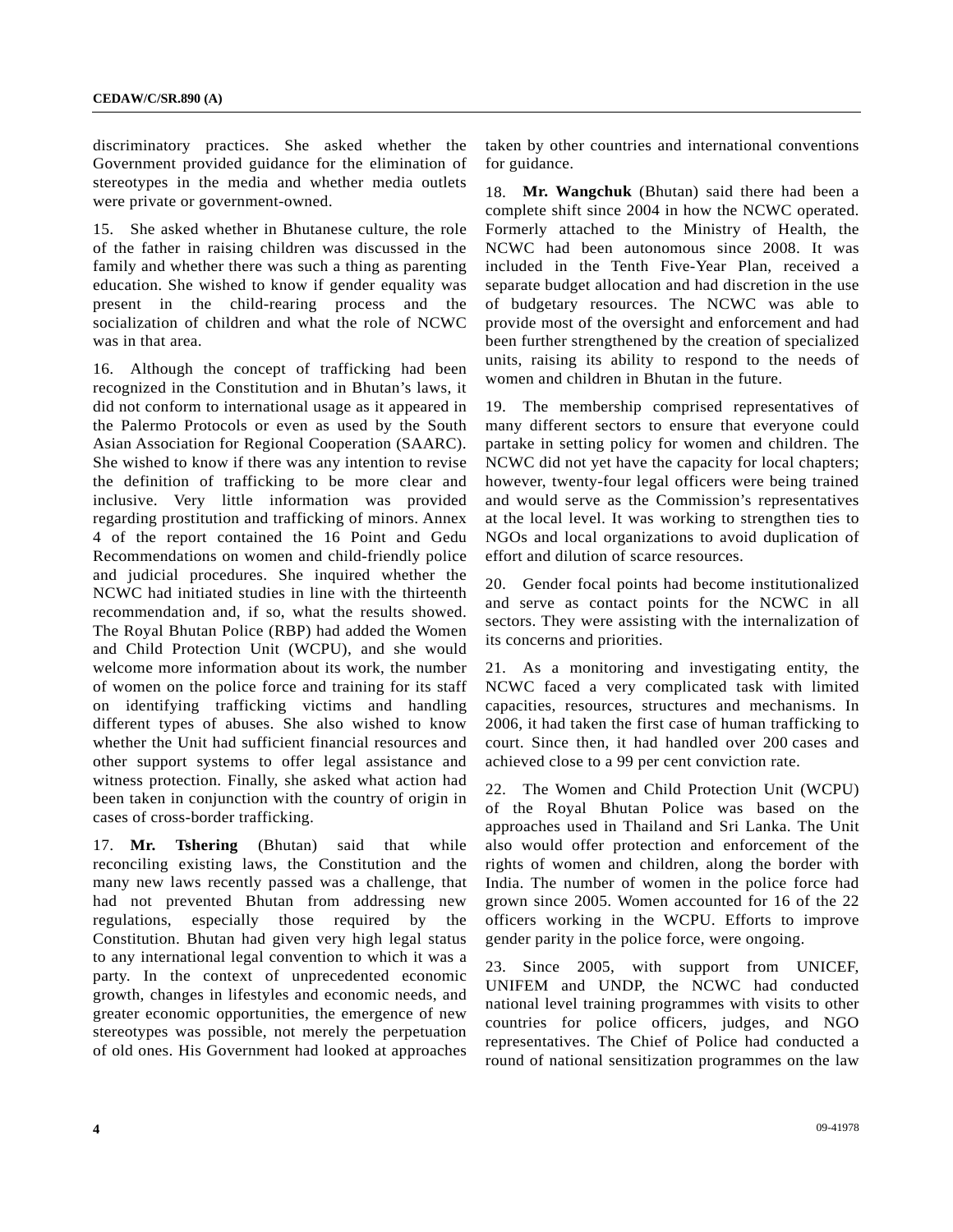in the schools. In October 2009, the Chief Justice of Bhutan would undertake a "know the law" campaign to increase the understanding of laws by the general public. The National Consultation on Women and Child Friendly Police Procedures had been held, followed by the National Consultation on Women and Child Friendly Judicial Procedures and training on domestic violence and sexual harassment in the workplace.

24. Trafficking had never been considered an issue because of Bhutan's small size and its small, widely dispersed population and the assumption that any new person or any missing person would be known to everyone. In recent years that assumption had proven to be incorrect, however. Bhutan shared a long, porous border with India and depended on a large workforce from that country. The economy had been doing well and the purchasing power of the population had increased substantially. He acknowledged the possibility of trafficking, involving not only sexual exploitation or organ transplants, but also involving domestic helpers and other workers. Bhutan had not been able to conduct a specific study as the Committee had recommended, but a preliminary study of violence against women had been conducted to supplement efforts to draft a domestic violence bill. A more detailed analysis of missing persons, which were recorded by the Police and immigration services, had been undertaken. In September 2009, Bhutan planned a large cross-border consultation with India to explore how to address the issue of trafficking if it existed and if it indeed posed a problem.

25. Bhutan was party to the South Asian Association for Regional Cooperation (SAARC) Convention on Preventing and Combating Trafficking in Women and Children for Prostitution. In May 2009, standard operating procedures had been established for accessing information on trafficking from other nations and the reintegration and repatriation of trafficking victims. Subsequent reports would address that issue in a more open and explicit way. Bhutan had included specific provisions on trafficking in the Penal Code of 2004, and on that basis, two trafficking convictions had been handed down. Bhutan sought to have a better understanding of the issue in order to widen the scope of the definition of trafficking in the future.

26. Given Bhutan's small size, the NCWC had been established as the sole entity for fulfilling Bhutan's reporting obligations under the Convention, as well as the Convention on the Rights of the Child and for translating recommendations into action. The NCWC also monitored violations and prosecuted violators. The Commission had the advantage of working from inside the system instead of by confronting it, and had achieved more progress than others in the region. The NCWC was required to report to all three branches of the Government: the Royal Court of Justice, the legislative and executive branches. It had reviewed many laws over the previous four years with regard to their impact on the rights of women and children, and had prepared the Child Care and Protection Bill, the Adoption Bill, and the Domestic Violence Bill. The first two would be under consideration by the National Assembly and the Parliament in 2009. The Labour and Employment Bill adopted in 2007 contained provisions on sexual harassment in the workplace.

27. **Mr. Norbu** (Bhutan) said that the Constitution of Bhutan explicitly stated that all international conventions ratified by Bhutan, even before the adoption of the new Constitution, were deemed to be the law of the land. The High Court and the Supreme Court of Bhutan had jurisdiction to interpret the provisions of the Constitution and to apply the provisions of those conventions. With regard to the handling of non-discrimination issues under the Constitution, he said that any issue raised under Article 9, dealing with the principle of state policies, would also be dealt with under Article 7, human rights. Any citizen could file a case before the High Court and the Supreme Court under Article 7 and a suit could be filed in court invoking the Convention in accordance with Article 21, section 18, of the Constitution.

28. All meetings with stakeholders of the Domestic Violence Bill would be held by September 2009 and the bill was expected to be reviewed by the Parliament during the 2010 summer session.

29. With regard to the media and stereotypes, he said that the Information, Communication and Media Authority Act had been adopted. In early 2009, some 70 media representatives in Bhutan had attended a lecture on the role of media in democracy and ethical reporting on gender issues. It had been made clear in the lecture that the public's right to know did not include the right to be provided with biased information. Reporters were also briefed on how to report on constitutional rights and the rights of women.

30. **Mr. Tshering** (Bhutan) said that the media sector had grown rapidly and now had four daily papers and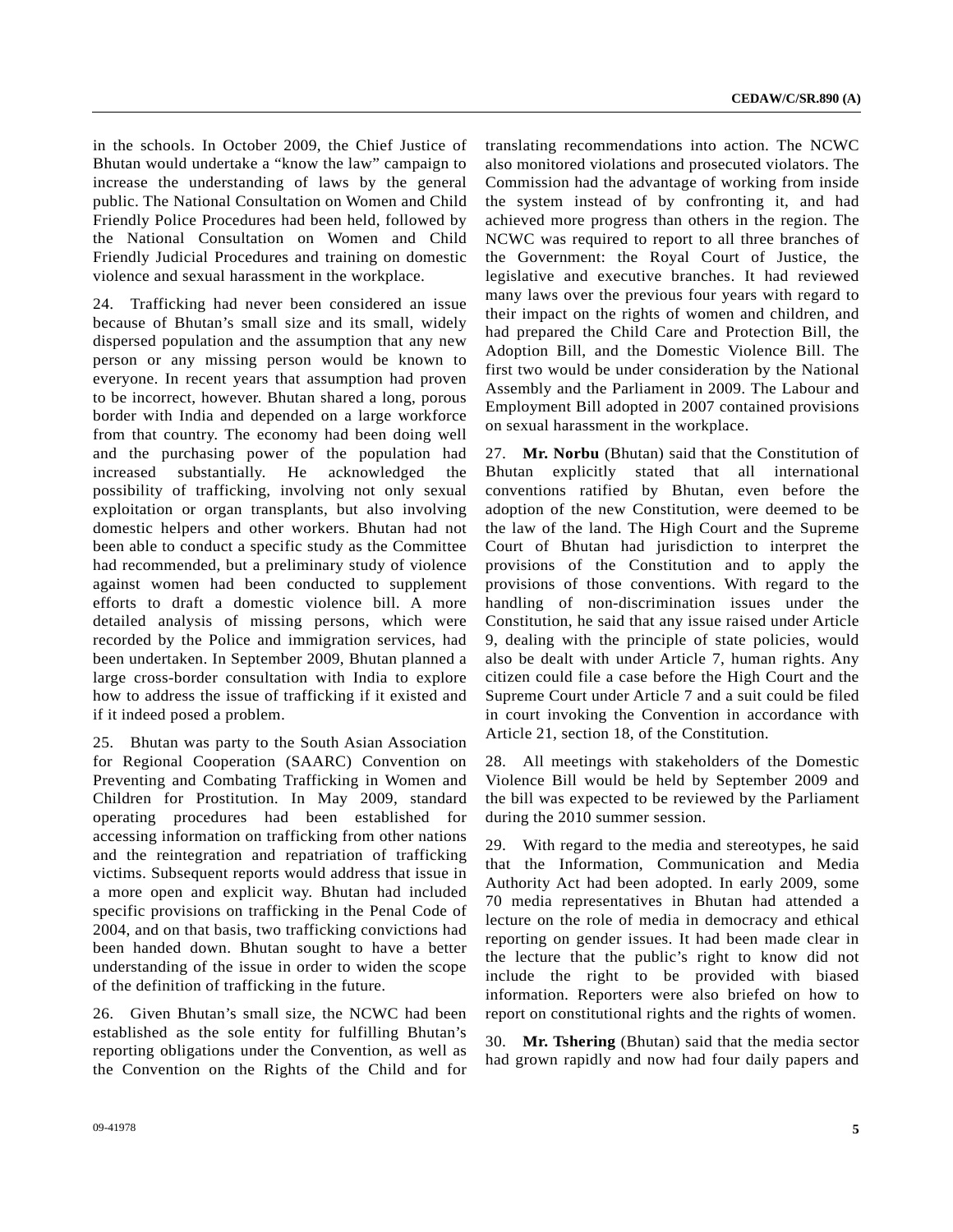one newspaper published twice per week. The newspapers were privately owned, while the Government still owned the television broadcasting service. Political parties did not own newspapers. There were several privately owned radio broadcasting services, more focused on entertainment, and the Government of Bhutan owned a radio service as well. The Government did not interfere with editorial content as it believed that it was better for the newspapers to make their own mistakes. Most media organizations reported to an independent board or a board reporting to the Prime Minister directly. The newspapers were not all economically viable and struggled financially when attempting to produce dual language versions. The media was very active, and 47 per cent of the journalists were young women in their first job. The journalists were young, inquisitive, active people, who believed their Government needed watchdogs and to be kept on its toes.

31. With regard to temporary special measures and political participation, each party took its own approach with no Government instruction on the matter. His own party had discussed the need for women's participation and decided there was a need for female candidates. Because the main requirement for candidacy was a university degree, there were only six willing candidates and it was their first job after graduation from the university. That could be considered a special measure, as they were asked to join the party and be its candidates. Because the party had run on a ticket of experience, however, it was decided that because the successful female candidates in Parliament were very young with no experience, they could not be brought in as cabinet members.

32. The substantial voter turnout during recent elections indicated that local women's chapters had made the difference. Many women had travelled to home villages to vote, demonstrating a feeling of involvement and a desire to influence the political process, an important development that would impact women and children in Bhutan.

33. **Ms. Lhamu** (Bhutan) described the Gross National Happiness (GNH) approach, which comprised four broad strategic elements: sustainable/ equitable socio-economic development, environmental conservation, preservation and promotion of culture and good governance.

34. The Centre for Bhutan Studies had developed the GNH index to measure progress in nine broad domains: psychological well-being, cultural diversity, education, health, time use, good governance, community vitality, ecological diversity and resilience, and economic living standards. Ten indices were included in the composite GNH index; gender had been integrated under most of those indicators with more work under way.

35. The Tenth Five-Year Plan chapter on Women in Development provided guidelines to all sectors and specified that each sector was required to mainstream gender in plans, policies and programmes and to maintain, collect and analyse gender-disaggregated data. The chapter was closely tied to the National Plan of Action for Gender and contained ten policies and strategies on good governance, education and training, economic development, employment, health, violence against women, prejudice and stereotypes, ageing, mental health, and disabilities. There were also two broad strategic measures for gender mainstreaming: creating gender awareness and sensitization at all levels throughout Bhutan, and improving collection, analysis and dissemination of gender-disaggregated data.

36. **Ms. Chophel** (Bhutan) said that lack of capacity was the reason no alternative NGO reports had been submitted. Steps were being taken to improve reporting in the future by providing training. With regard to temporary special measures, most NGOs made targeted interventions to help women and the youth in the form of skills training and outreach programmes open only to women. With respect to domestic violence, she gave the example of RENEW, a very active NGO dedicated to that issue, which had been conducting training, raising awareness and working to change attitudes and behaviour of women. There was a grass-roots movement among women working to advance themselves. Women in the ruling party had started selfhelp groups in the distant regions of Bhutan primarily to generate income, while some groups were addressing domestic violence. Groups could access legal help by contacting offices in the capital.

37. **Mr. Wangchuk** (Bhutan) acknowledged the existence of the culture of silence in Bhutan with respect to both physical and sexual violence in the home. A complaint and response mechanism had been implemented whereby victims could call in without going in person. Mobile police stations had been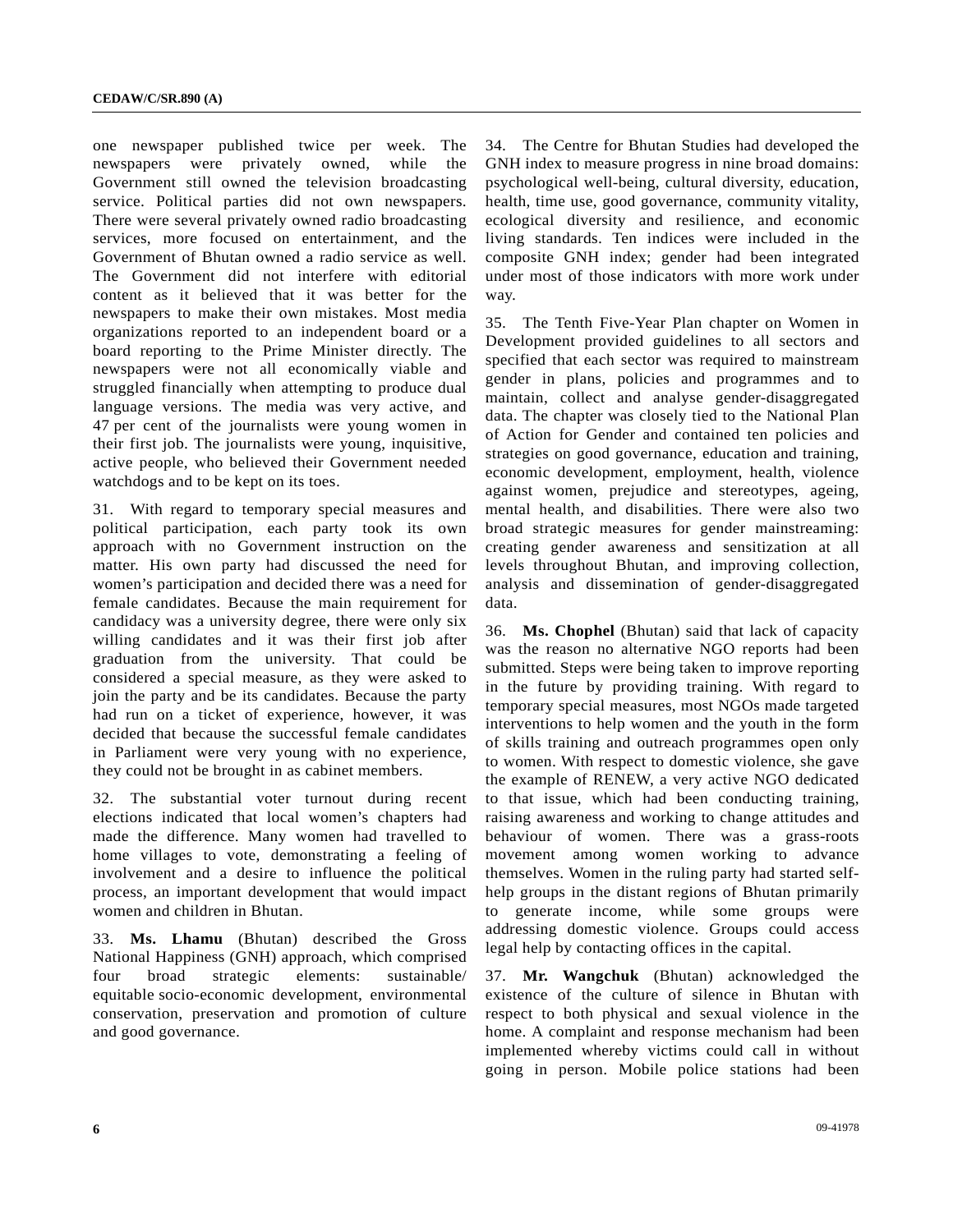introduced to enable a faster response time. Given the need for more support, police and community partnerships were being developed to increase enforcement capacity. The child labour study had been finalized and a larger stakeholder consultation was planned to discuss how to provide adequate protection to children removed from exploitative environments.

38. Stereotypes were included as one of the seven core areas of concern in the National Plan of Action for Gender. A study had been conducted which would strengthen the work being done to address gender prejudices and stereotypes.

39. While no NGO shadow report was provided, NGOs had been encouraged to submit one. During the drafting of the seventh periodic report, all members of Parliament as well as NGOs were actively involved in a series of consultations, and their views had been taken on board.

40. With regard to special temporary measures, the NCWC and the Election Commission of Bhutan had started a project with support from UNDP called "Involving Women, Youth, People with Disabilities in the Electoral Process". In conjunction, training programmes, using the Convention as one of the standards, had played a role in mobilizing women voters.

41. **Mr. Tshering** (Bhutan) said that three days earlier, the Bhutanese Parliament had approved the two Optional Protocols of the Convention on the Rights of the Child. He believed, therefore, that the Optional Protocol to the Convention could also be introduced for approval.

42. **The Chairperson**, speaking in her capacity as an expert, said that she wished to hear about Bhutan's intent to ratify the International Covenant on Civil and Political Rights and the International Covenant on Economic, Social, and Cultural Rights, as well as the Universal Declaration of Human Rights, and the Convention on the Rights of Persons with Disabilities. Despite Bhutan's remote geographic location, the movement of persons was also likely to affect it, and she recommended that Bhutan should also ratify the International Convention on the Protection of the Rights of All Migrant Workers and Members of Their Families. Finally, she asked Bhutan's position regarding the amendment of Article 20, paragraph 1, of the Convention, concerning the Committee's meeting time.

43. **Ms. Pimentel**, noting the importance for victims of physical and especially sexual violence to talk to women rather than men, asked whether women were present in the mobile police stations. With respect to media independence, she noted that independent media were often not fully independent and could reinforce stereotypes.

44. **Mr. Flinterman** said that it was his understanding that the Constitution provided that international agreements, once ratified by the Kingdom of Bhutan, formed part of the law of the land. In principle, the provisions of those conventions could be invoked before the courts, but so far there had been no occasions for the provisions of the Convention to be invoked before the domestic courts. He asked whether the provisions of the Convention or the domestic legislation would prevail in the event the two conflicted.

45. He further asked whether article 7 of the Constitution could also be interpreted as relating to the principle of both substantive and formal equality of women and men. Since equal protection before the law was part of the overall principle, he wondered whether article 7 offered broader protection to women.

46. **Mr. Norbu** (Bhutan) said that the language of article 10, section 25, of the Constitution was clear and explicit with regard to international conventions ratified by Bhutan. All judges had been involved in the drafting of the Constitution and knew what the language meant and the intent behind it. As judges had the liberty to interpret the law, cases when domestic legislation prevailed could be a possibility, but judges would still be guided by the principles of the Convention.

47. **Mr. Tshering** (Bhutan) said, with regard to the media, that it was still developing, and a regulatory body was in place. It was desirable for the media to play a positive role by conveying correct messages and presenting honest and true portrayals. With regard to the legal questions, he noted that Bhutan had greater capacity for good policymaking than for good lawmaking. However, the intention was always to follow the spirit of the Convention even if the formal expression was imperfect.

48. **Mr. Wangchuk** (Bhutan) said that, in the event of conflict between domestic law and the Convention, domestic law would prevail. However, domestic legislation had been harmonized to include all the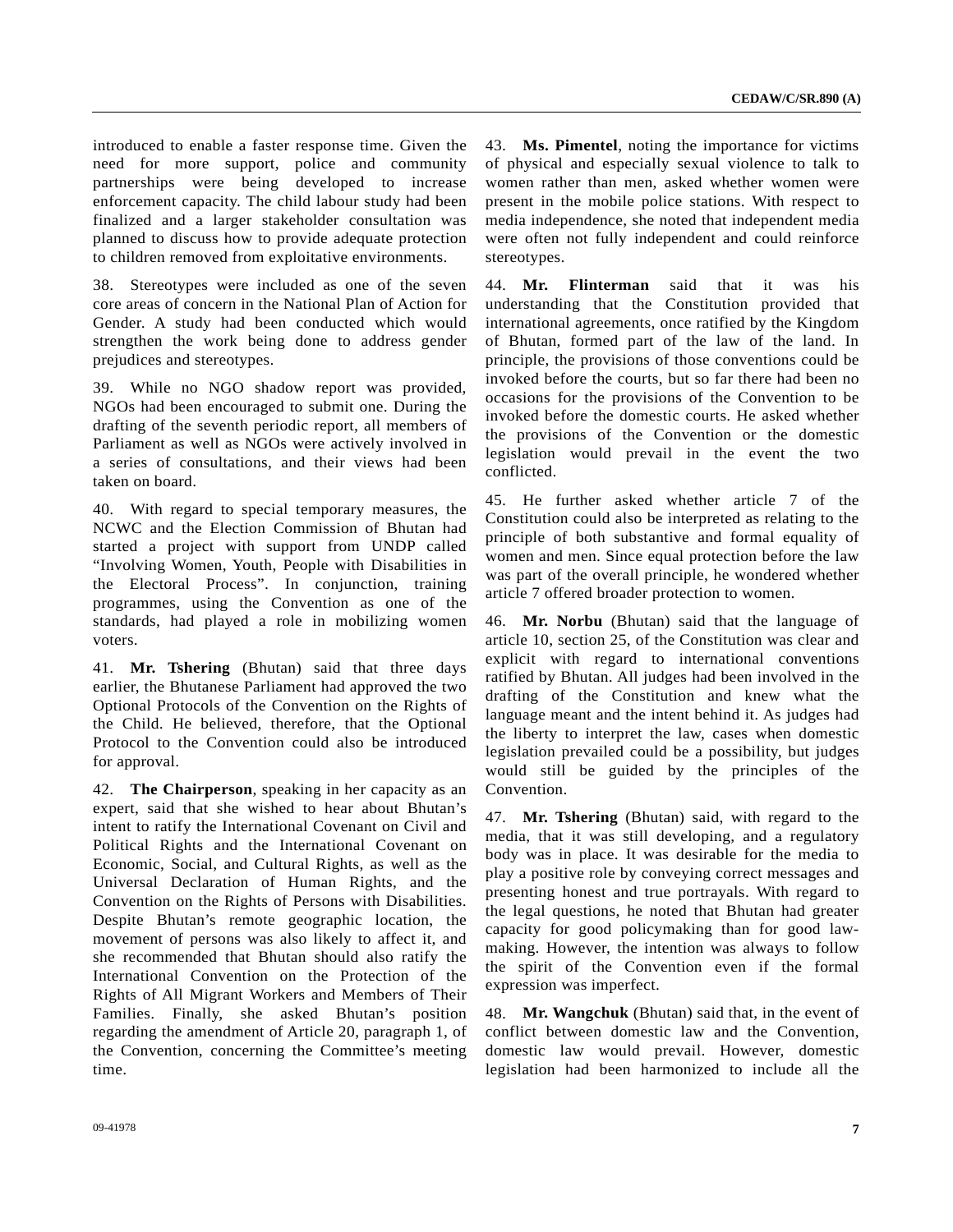provisions of the Convention and the Convention on the Rights of the Child. The overwhelming majority of Bhutan's lawyers and judges had been educated about the conventions and the associated issues and challenges.

49. With regard to media independence, the NCWC had developed ethical guidelines for reporting on women and children, which had become central to the Bhutan Information, Communication and Media Authority.

#### *Articles 7 to 9*

50. **Ms. Popescu** expressed concern that women were not considered ready to be involved in transforming society and were not allowed to participate according to their capacity. In 2004, the Committee had made a recommendation regarding temporary special measures for increasing women's participation in public life. One potential measure would set aside the university degree requirement in order to open parliamentary elections to more women. At the local level, local public offices were primarily held by men, with women heading just two villages. She asked what obstacles women faced in becoming leaders in their own communities, given that a university degree was not a requirement to hold office at the local level and their abilities would be easy to know locally. She also wondered how women in remote areas were reached. She would also welcome information about the presence of women in highergrade posts in the civil service, ministries and in diplomatic missions of Bhutan abroad.

51. **Ms. Coker-Appiah** said that according to paragraph 176 of the report, a child with one Bhutanese parent would be obliged to choose the citizenship of one of the parents at age 15. The child would not be competent to make that decision at 15, however, assuming the age of majority was 18. She asked whether the child's rights and access to education and other social services would be affected if that right was not exercised. She had learned that parents had to provide a copy of their citizenship identification cards to enrol a child in school, which was problematic for children with one Bhutanese parent or with Lhotshampas parents with pending citizenship status. After grade 10, children had to produce citizenship papers and security clearance from the police to continue their studies, which was a barrier for many Lhotshampas children from families with

pending cases. She inquired what Bhutan was doing to address the situation.

52. During consideration of the initial to sixth periodic report, the Committee had expressed its concern over ethnic Nepalese women who had lost their Bhutanese citizenship following the enactment of the 1985 Citizenship Act and who lived in Nepalese refugee camps. She urged speedy action regarding their continued deprivation of citizenship rights, which had lead to inequality and discrimination against the women and their children, especially with regard to access to education and other social services.

53. **Mr. Tshering** (Bhutan) said that the university degree requirement for election to Parliament was in the interest of Bhutan and its future, based on past experience where the presence of less-educated representatives in the National Assembly had impacted how issues were resolved. The suggestion to temporarily suspend the requirement for female candidates would be considered.

54. The fact that many Bhutanese lived in remote areas was not favourable for equity in general, not to mention gender equality. The ruling party had promised to build roads to all 200 administrative units of Bhutan.

55. The age of majority had varied at one time, but had started to converge at age 18 in recent years. Certification was no longer required for children in Bhutan, with parents who were Bhutanese or had approval to live in Bhutan, to attend school. The Bhutanese Government had decided to provide all residents with education as well as health and other public services, although that meant that many more students who were not from Bhutan would enter the school system. Bhutan was faced with problems stemming from illegal migration and settlement and continued to work bilaterally with Nepal on a solution.

56. **Mr. Wangchuk** (Bhutan) said that although the patrilineal descent system was dominant in South Bhutan, while the matrilineal system was prevalent in the rest of Bhutan, there were only slight differences between the two systems in terms of women's access to economic opportunities or rights and that in neither case were the societal structures overly rigid.

57. **Mr. Tshering** (Bhutan) said that women accounted for 31 per cent of the diplomatic service corps of Bhutan, not counting support staff. An effort